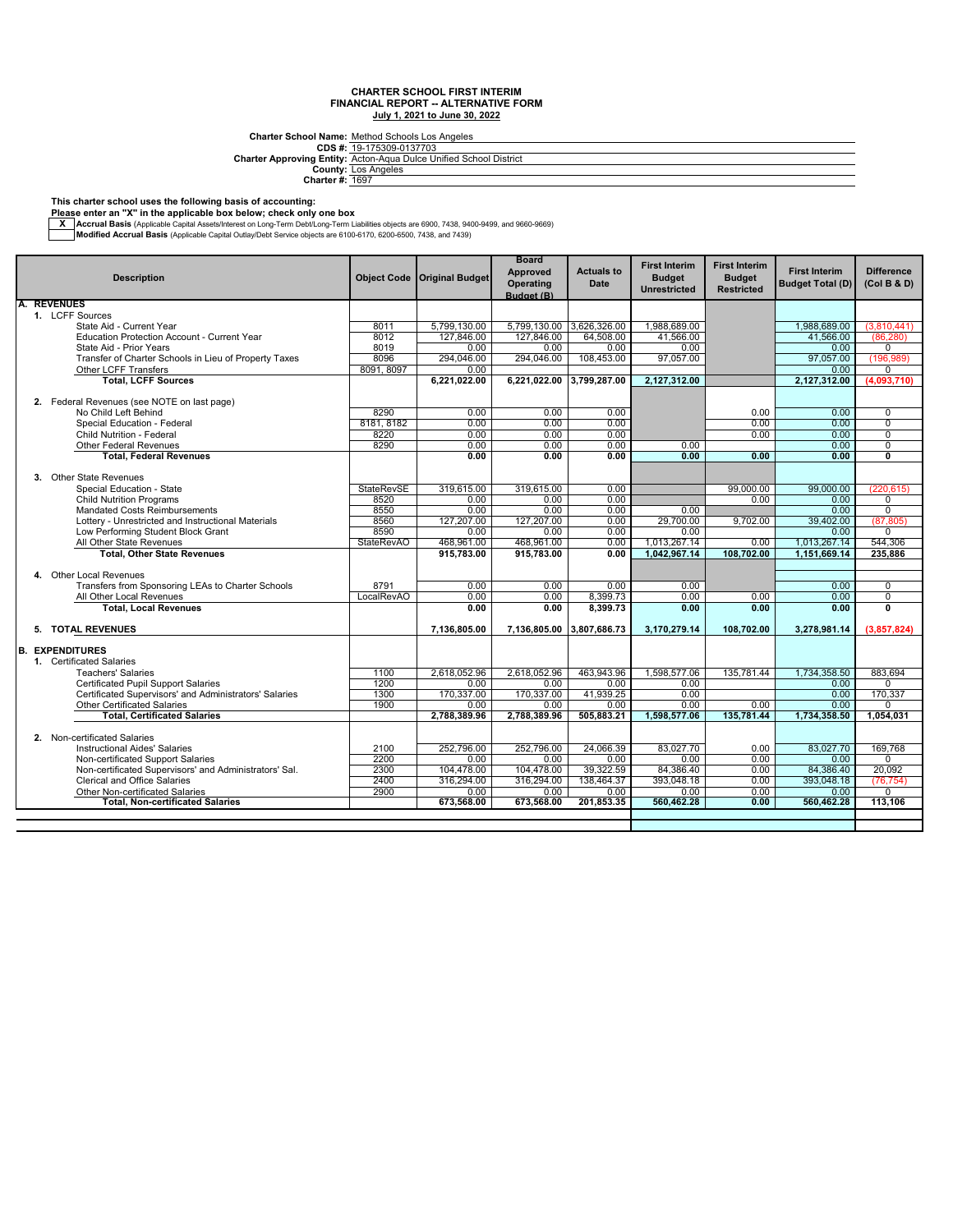**Charter School Name:** Method Schools Los Angeles

| CDS #: 19-175309-0137703                                                 |             |                               |                                                     |                                  |                                                              |                                                            |                                                 |                                  |
|--------------------------------------------------------------------------|-------------|-------------------------------|-----------------------------------------------------|----------------------------------|--------------------------------------------------------------|------------------------------------------------------------|-------------------------------------------------|----------------------------------|
| <b>Description</b>                                                       |             | Object Code   Original Budget | <b>Board</b><br>Approved<br>Operating<br>Budget (B) | <b>Actuals to</b><br><b>Date</b> | <b>First Interim</b><br><b>Budget</b><br><b>Unrestricted</b> | <b>First Interim</b><br><b>Budget</b><br><b>Restricted</b> | <b>First Interim</b><br><b>Budget Total (D)</b> | <b>Difference</b><br>(Col B & D) |
| 3. Employee Benefits                                                     |             |                               |                                                     |                                  |                                                              |                                                            |                                                 |                                  |
| <b>STRS</b>                                                              | 3101-3102   | 0.00                          | 0.00                                                | 0.00                             | 0.00                                                         | 0.00                                                       | 0.00                                            | 0                                |
| <b>PERS</b>                                                              | 3201-3202   | 0.00                          | 0.00                                                | 0.00                             | 0.00                                                         | 0.00                                                       | 0.00                                            | $\overline{0}$                   |
| OASDI / Medicare / Alternative                                           | 3301-3302   | 262,114.00                    | 262,114.00                                          | 52,276.61                        | 161,720.62                                                   | 11,829.75                                                  | 173,550.37                                      | 88,564                           |
| <b>Health and Welfare Benefits</b>                                       | 3401-3402   | 410,800.00                    | 410,800.00                                          | 89,987.82                        | 314,610.53                                                   | 17,189.47                                                  | 331,800.00                                      | 79.000                           |
|                                                                          |             |                               |                                                     |                                  |                                                              |                                                            |                                                 |                                  |
| Unemployment Insurance                                                   | 3501-3502   | 75,540.00                     | 75,540.00                                           | 725.98                           | 24,483.29                                                    | 3,285.01                                                   | 27,768.30                                       | 47,772                           |
| <b>Workers' Compensation Insurance</b>                                   | 3601-3602   | 51,395.00                     | 51,395.00                                           | 18,305.99                        | 31,874.55                                                    | 2,155.11                                                   | 34,029.66                                       | 17,365                           |
| <b>Retiree Benefits</b>                                                  | 3701-3702   | 0.00                          | 0.00                                                | 0.00                             | 0.00                                                         | 0.00                                                       | 0.00                                            | 0                                |
| PERS Reduction (for revenue limit funded schools)                        | 3801-3802   | 0.00                          | 0.00                                                | 0.00                             | 0.00                                                         | 0.00                                                       | 0.00                                            | $\overline{0}$                   |
| Other Employee Benefits                                                  | 3901-3902   | 140,416.00                    | 140,416.00                                          | 26,927.10                        | 107,554.56                                                   | 5,876.94                                                   | 113,431.50                                      | 26,985                           |
| <b>Total, Employee Benefits</b>                                          |             | 940.265.00                    | 940,265.00                                          | 188,223.50                       | 640.243.55                                                   | 40,336.28                                                  | 680,579.83                                      | 259.685                          |
|                                                                          |             |                               |                                                     |                                  |                                                              |                                                            |                                                 |                                  |
| 4. Books and Supplies<br>Approved Textbooks and Core Curricula Materials | 4100        | 494,000.00                    | 494,000.00                                          | 87,154.83                        | 380,000.00                                                   |                                                            | 380,000.00                                      | 114,000                          |
| Books and Other Reference Materials                                      | 4200        | 52.000.00                     | 52,000.00                                           | 13,105.13                        | 40.000.00                                                    |                                                            | 40,000.00                                       | 12,000                           |
| Materials and Supplies                                                   | 4300        | 65,000.00                     | 65,000.00                                           | 12,767.05                        | 50,000.00                                                    |                                                            | 50,000.00                                       | 15,000                           |
| Noncapitalized Equipment                                                 | 4400        | 93,600.00                     | 93,600.00                                           | 1,663.21                         | 48,000.00                                                    |                                                            | 48,000.00                                       | 45,600                           |
|                                                                          | 4700        |                               |                                                     |                                  |                                                              |                                                            |                                                 | 0                                |
| Food                                                                     |             | 0.00                          | 0.00                                                |                                  | 0.00                                                         | 0.00                                                       | 0.00                                            |                                  |
| <b>Total, Books and Supplies</b>                                         |             | 704,600.00                    | 704,600.00                                          | 114,690.22                       | 518,000.00                                                   |                                                            | 518,000.00                                      | 186,600                          |
| 5. Services and Other Operating Expenditures                             |             |                               |                                                     |                                  |                                                              |                                                            |                                                 |                                  |
| Subagreeemnts for Services                                               | 5100        | 0.00                          | 0.00                                                | 0.00                             | 0.00                                                         | 0.00                                                       |                                                 |                                  |
| <b>Travel and Conferences</b>                                            | 5200        | 41,000.00                     | 41,000.00                                           | 17,703.21                        | 48,158.00                                                    |                                                            | 48,158.00                                       | (7, 158)                         |
| Dues and Memberships                                                     | 5300        | 10,400.00                     | 10.400.00                                           | 110.88                           | 8.000.00                                                     |                                                            | 8,000.00                                        | 2.400                            |
| Insurance                                                                | 5400        | 20,800.00                     | 20,800.00                                           | 14,782.98                        | 16.000.00                                                    |                                                            | 16,000.00                                       | 4,800                            |
| Operations and Housekeeping Services                                     | 5500        | 5,000.00                      | 5,000.00                                            | 1,984.45                         | 6,400.00                                                     |                                                            | 6,400.00                                        | (1.400)                          |
| Rentals, Leases, Repairs, and Noncap. Improvements                       | 5600        | 216,000.00                    | 216,000.00                                          | 55,865.65                        | 166,400.00                                                   |                                                            | 166,400.00                                      | 49,600                           |
| Professional/Consulting Services and Operating Expend.                   | 5800        | 658,299.00                    | 658,299.00                                          | 130,556.23                       | 481,745.26                                                   |                                                            | 481,745.26                                      | 176,554                          |
| Communications                                                           | 5900        | 49,400.00                     | 49,400.00                                           | 19,523.11                        | 38,000.00                                                    |                                                            | 38,000.00                                       | 11,400                           |
|                                                                          |             |                               |                                                     |                                  |                                                              |                                                            |                                                 |                                  |
| <b>Total, Services and Other Operating Expenditures</b>                  |             | 1,000,899.00                  | 1,000,899.00                                        | 240,526.51                       | 764,703.26                                                   | 0.00                                                       | 764,703.26                                      | 236,196                          |
|                                                                          |             |                               |                                                     |                                  |                                                              |                                                            |                                                 |                                  |
| 6. Capital Outlay                                                        |             |                               |                                                     |                                  |                                                              |                                                            |                                                 |                                  |
| (Objects 6100-6170, 6200-6500 for modified                               |             |                               |                                                     |                                  |                                                              |                                                            |                                                 |                                  |
| accrual basis only)                                                      |             |                               |                                                     |                                  |                                                              |                                                            |                                                 |                                  |
| Land and Land Improvements                                               | 6100-6170   | 0.00                          | 0.00                                                | 0.00                             | 0.00                                                         | 0.00                                                       | 0.00                                            | 0                                |
| Buildings and Improvements of Buildings                                  | 6200        | 0.00                          | 0.00                                                | 0.00                             | 0.00                                                         | 0.00                                                       | 0.00                                            | 0                                |
| Books and Media for New School Libraries or Major                        |             |                               |                                                     |                                  |                                                              |                                                            |                                                 |                                  |
| Expansion of School Libraries                                            | 6300        | 0.00                          | 0.00                                                | 0.00                             | 0.00                                                         | 0.00                                                       | 0.00                                            | 0                                |
| Equipment                                                                | 6400        | 0.00                          | 0.00                                                | 0.00                             | 0.00                                                         | 0.00                                                       | 0.00                                            | $\overline{0}$                   |
| <b>Equipment Replacement</b>                                             | 6500        | 0.00                          | 0.00                                                | 0.00                             | 0.00                                                         | 0.00                                                       | 0.00                                            | 0                                |
| Depreciation Expense (for accrual basis only)                            | 6900        | 0.00                          | 0.00                                                | 0.00                             | 0.00                                                         | 0.00                                                       | 0.00                                            | 0                                |
| Total, Capital Outlay                                                    |             | 0.00                          | 0.00                                                | 0.00                             | 0.00                                                         | 0.00                                                       | 0.00                                            | $\overline{0}$                   |
|                                                                          |             |                               |                                                     |                                  |                                                              |                                                            |                                                 |                                  |
| 7. Other Outgo                                                           |             |                               |                                                     |                                  |                                                              |                                                            |                                                 |                                  |
| Tuition to Other Schools                                                 | 7110-7143   | 0.00                          | 0.00                                                | 0.00                             | 0.00                                                         | 0.00                                                       | 0.00                                            | 0                                |
|                                                                          |             |                               |                                                     |                                  |                                                              |                                                            |                                                 |                                  |
| Transfers of Pass-Through Revenues to Other LEAs                         | 7211-7213   | 0.00                          | 0.00                                                | 0.00                             | 0.00                                                         | 0.00                                                       | 0.00                                            | $\overline{0}$                   |
| Transfers of Apportionments to Other LEAs - Spec. Ed.                    | 7221-7223SE | 0.00                          | 0.00                                                | 0.00                             | 0.00                                                         | 0.00                                                       | 0.00                                            | $\overline{0}$                   |
| Transfers of Apportionments to Other LEAs - All Other                    | 7221-7223AO | 0.00                          | 0.00                                                | 0.00                             | 0.00                                                         | 0.00                                                       | 0.00                                            | 0                                |
| All Other Transfers                                                      | 7280-7299   | 0.00                          | 0.00                                                | 0.00                             | 0.00                                                         | 0.00                                                       | 0.00                                            | $\overline{0}$                   |
| Debt Service:                                                            |             |                               |                                                     |                                  |                                                              |                                                            |                                                 |                                  |
| Interest                                                                 | 7438        | 0.00                          | 0.00                                                | 0.00                             | 0.00                                                         | 0.00                                                       | 0.00                                            | $\Omega$                         |
| Principal (for modified accrual basis only)                              | 7439        | 0.00                          | 0.00                                                | 0.00                             | 0.00                                                         | 0.00                                                       | 0.00                                            | 0                                |
| Total, Other Outgo                                                       |             | 0.00                          | 0.00                                                | 0.00                             | 0.00                                                         | 0.00                                                       | 0.00                                            | 0                                |
|                                                                          |             |                               |                                                     |                                  |                                                              |                                                            |                                                 |                                  |
| 8. TOTAL EXPENDITURES                                                    |             | 6,107,721.96                  | 6,107,721.96 1,251,176.79                           |                                  | 4,081,986.15                                                 | 176,117.72                                                 | 4,258,103.87                                    | 1,849,618                        |
| C. EXCESS (DEFICIENCY) OF REVENUES OVER EXPEND.                          |             |                               |                                                     |                                  |                                                              |                                                            |                                                 |                                  |
| BEFORE OTHER FINANCING SOURCES AND USES (A5-B8)                          |             | 1,029,083.04                  | 1,029,083.04 2,556,509.94                           |                                  | (911, 707.01)                                                | (67, 415.72)                                               | (979, 122.73)                                   |                                  |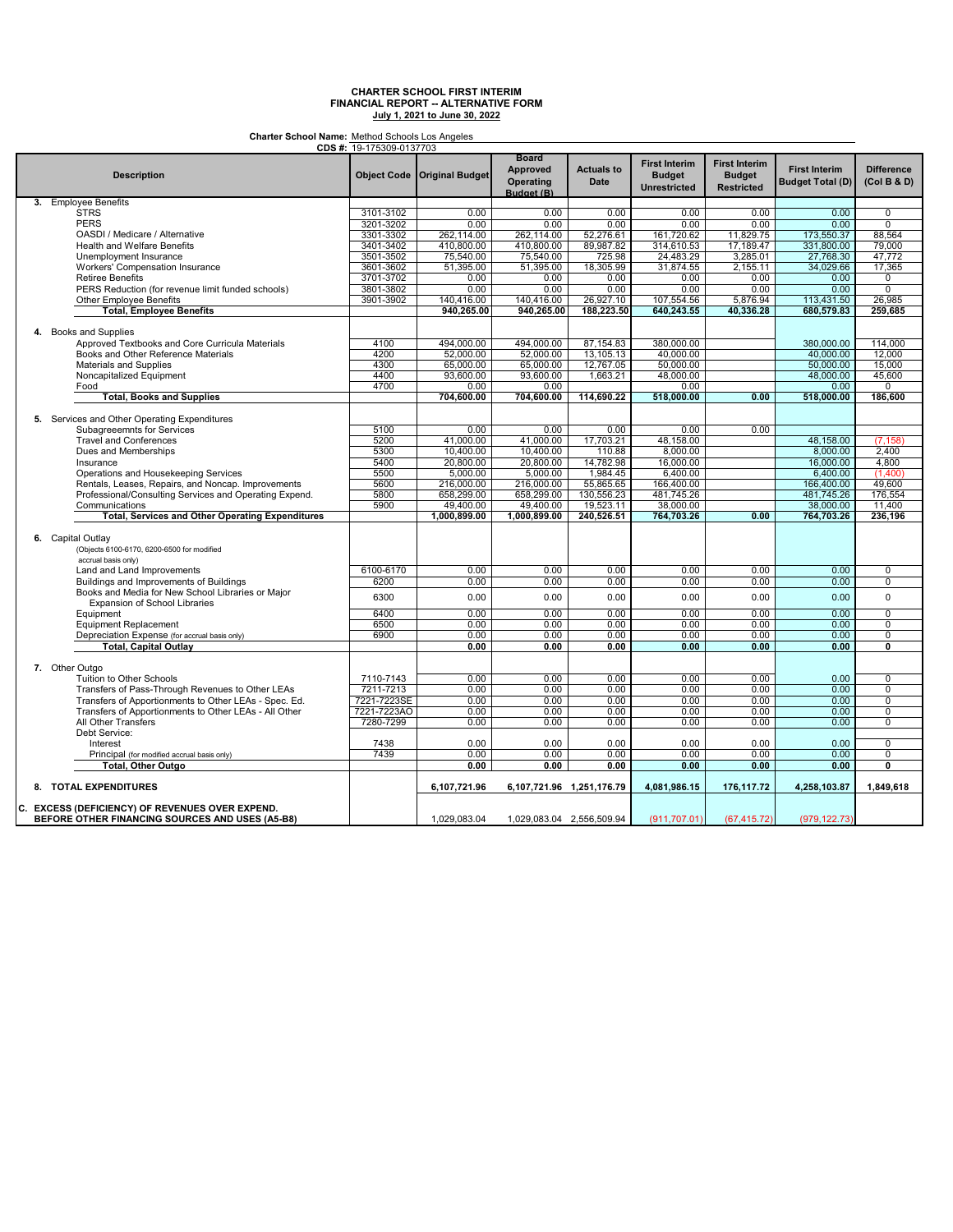**Charter School Name:** Method Schools Los Angeles

|     | CDS #: 19-175309-0137703                                                         |            |                                      |                                                            |                           |                                                              |                                                            |                                                 |                                  |
|-----|----------------------------------------------------------------------------------|------------|--------------------------------------|------------------------------------------------------------|---------------------------|--------------------------------------------------------------|------------------------------------------------------------|-------------------------------------------------|----------------------------------|
|     | <b>Description</b>                                                               |            | <b>Object Code   Original Budget</b> | <b>Board</b><br><b>Approved</b><br>Operating<br>Budget (B) | <b>Actuals to</b><br>Date | <b>First Interim</b><br><b>Budget</b><br><b>Unrestricted</b> | <b>First Interim</b><br><b>Budget</b><br><b>Restricted</b> | <b>First Interim</b><br><b>Budget Total (D)</b> | <b>Difference</b><br>(Col B & D) |
| D.  | <b>OTHER FINANCING SOURCES / USES</b>                                            |            |                                      |                                                            |                           |                                                              |                                                            |                                                 |                                  |
|     | <b>Other Sources</b>                                                             | 8930-8979  | 0.00                                 | 0.00                                                       | 0.00                      | 0.00                                                         | 0.00                                                       | 0.00                                            | $\Omega$                         |
|     | Less: Other Uses                                                                 | 7630-7699  | 0.00                                 | 0.00                                                       | 0.00                      | 0.00                                                         | 0.00                                                       | 0.00                                            | 0                                |
|     | Contributions Between Unrestricted and Restricted Accounts                       |            |                                      |                                                            |                           |                                                              |                                                            |                                                 |                                  |
|     | (must net to zero)                                                               | 8980-8999  | 0.00                                 | 0.00                                                       | 0.00                      | (67, 415.72)                                                 | 67,415.72                                                  | 0.00                                            | $\Omega$                         |
|     | 4. TOTAL OTHER FINANCING SOURCES / USES                                          |            | 0.00                                 | 0.00                                                       | 0.00                      | (67, 415.72)                                                 | 67,415.72                                                  | 0.00                                            | 0                                |
| E.  | NET INCREASE (DECREASE) IN FUND BALANCE (C + D4)                                 |            | 1.029.083.04                         | 1,029,083.04 2,556,509.94                                  |                           | (979, 122.73)                                                | 0.00                                                       | (979, 122.73)                                   | $\Omega$                         |
| IF. | <b>FUND BALANCE, RESERVES</b><br>1. Beginning Fund Balance<br>As of July 1<br>a. | 9791       | 16,671,961.00                        | 16,671,961.00                                              |                           | 16,628,048.61                                                | 0.00                                                       | 16,628,048.61                                   | (43, 912)                        |
|     | Adjustments/Restatements to Beginning Balance<br>b.                              | 9793, 9795 | 0.00                                 | 0.00                                                       |                           |                                                              |                                                            | 0.00                                            |                                  |
|     | Adjusted Beginning Balance<br>c.                                                 |            | 16,671,961.00                        | 16,671,961.00                                              |                           | 16.628.048.61                                                | 0.00                                                       | 16,628,048.61                                   |                                  |
|     | Ending Fund Balance, Oct 31 (E + F.1.c.)                                         |            | 17.701.044.04                        | 17,701,044.04                                              |                           | 15,648,925.88                                                | 0.00                                                       | 15,648,925.88                                   | (2,052,118)                      |
|     | Components of Ending Fund Balance:                                               |            |                                      |                                                            |                           |                                                              |                                                            |                                                 |                                  |
|     | Reserve for Revolving Cash (equals object 9130)                                  | 9711       | 0.00                                 | 0.00                                                       |                           | 0.00                                                         | 0.00                                                       | 0.00                                            |                                  |
|     | Reserve for Stores (equals object 9320)                                          | 9712       | 0.00                                 | 0.00                                                       |                           | 0.00                                                         | 0.00                                                       | 0.00                                            |                                  |
|     | Reserve for Prepaid Expenditures (equals object 9330)                            | 9713       | 0.00                                 | 0.00                                                       |                           | 0.00                                                         | 0.00                                                       | 0.00                                            |                                  |
|     | All Others                                                                       | 9719       | 0.00                                 | 0.00                                                       |                           | 0.00                                                         | 0.00                                                       | 0.00                                            |                                  |
|     | Legally Restricted Balance                                                       | 9740       | 0.00                                 | 0.00                                                       |                           |                                                              | 0.00                                                       | 0.00                                            |                                  |
|     | Designated for Economic Uncertainties                                            | 9770       | 0.00                                 | 0.00                                                       |                           | 425,000.00                                                   |                                                            | 425,000.00                                      |                                  |
|     | <b>Other Designations</b>                                                        | 9775, 9780 | 0.00                                 | 0.00                                                       |                           | 0.00                                                         | 0.00                                                       | 0.00                                            |                                  |
|     | Net Investment in Capital Assests (Accrual Basis Only)                           | 9796       | 0.00                                 | 0.00                                                       |                           | 0.00                                                         | 0.00                                                       | 0.00                                            |                                  |
|     | <b>Undesignated / Unappropriated Amount</b>                                      | 9790       | 17.701.044.04                        | 17.701.044.04                                              |                           | 15,223,925.88                                                | 0.00                                                       | 15,223,925.88                                   | (2.052.118)                      |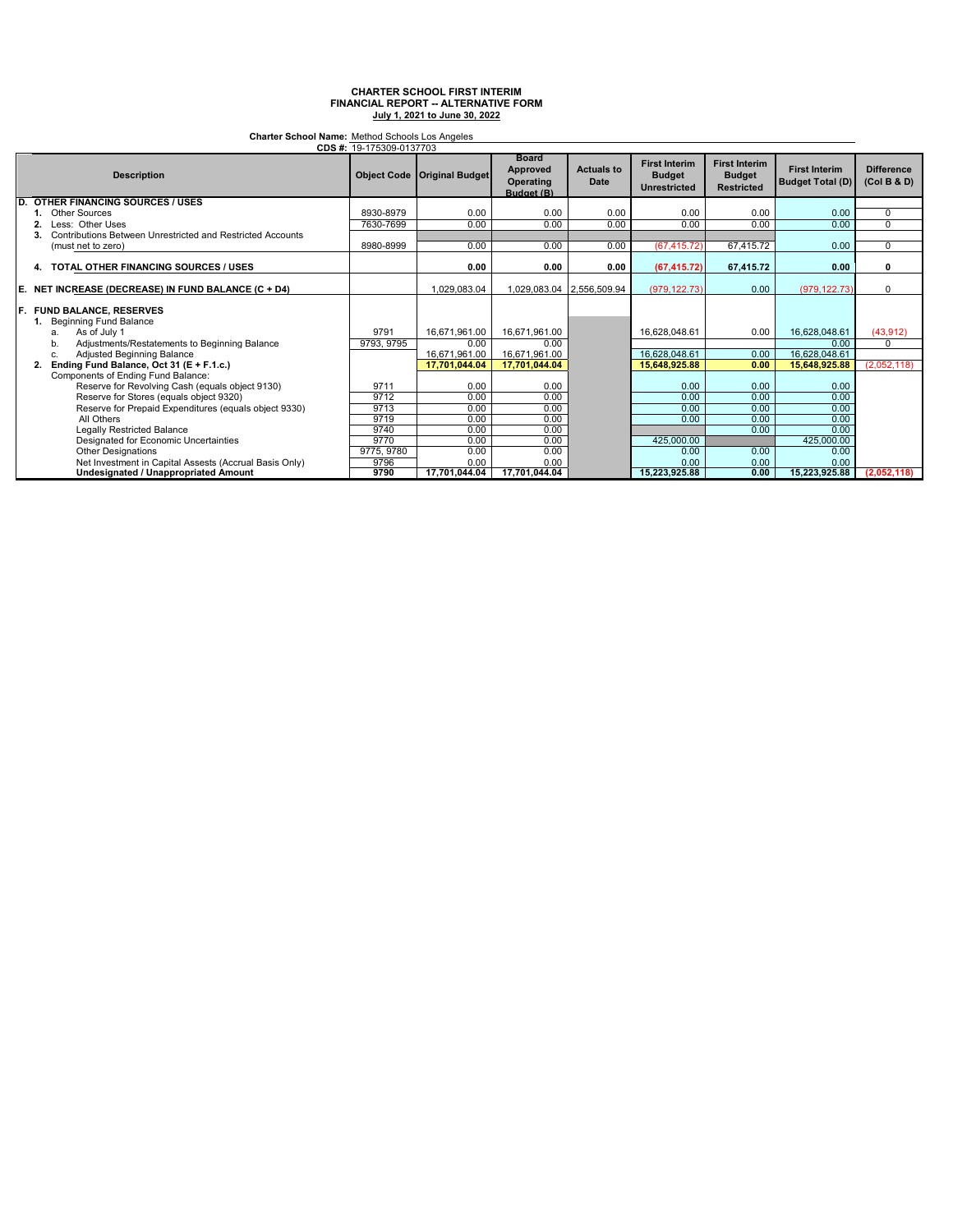### **CHARTER SCHOOL MULTI-YEAR PROJECTION - ALTERNATIVE FORM**

**Charter School Name: CDS #: Charter Approving Entity: County: Charter #: Fiscal Year:** 2021-22

Method Schools Los Angeles 19-75309-0137703 Acton-Agua Dulce Unified School Dsitrict Los Angeles 1697

| 2021-22 (populated from Alternative Form Tab) |                                                                      |                    |                      |                      |                      |                   |                   |
|-----------------------------------------------|----------------------------------------------------------------------|--------------------|----------------------|----------------------|----------------------|-------------------|-------------------|
|                                               |                                                                      |                    | <b>First Interim</b> | <b>First Interim</b> | <b>First Interim</b> |                   |                   |
|                                               | <b>Description</b>                                                   | <b>Object Code</b> | <b>Budget</b>        | <b>Budget</b>        | <b>Budget Total</b>  | <b>Totals for</b> | <b>Totals for</b> |
|                                               | <b>REVENUES</b>                                                      |                    | <b>Unrestricted</b>  | <b>Restricted</b>    |                      | 2022-23           | 2023-24           |
|                                               | 1. LCFF Sources                                                      |                    |                      |                      |                      |                   |                   |
|                                               | State Aid - Current Year                                             | 8011               | 1,988,689.00         |                      | 1,988,689.00         | 3,897,455.00      | 4,621,405.00      |
|                                               | <b>Education Protection Account - Current Year</b>                   | 8012               | 41,566.00            |                      | 41,566.00            | 104,775.00        | 124.160.00        |
|                                               | State Aid - Prior Years                                              | 8019               | 0.00                 |                      | 0.00                 | 0.00              | 0.00              |
|                                               | Transfer of Charter Schools in Lieu of Property Taxes                | 8096               | 97.057.00            |                      | 97.057.00            | 273,513.00        | 242.877.00        |
|                                               | Other LCFF Transfers                                                 | 8091, 8097         | 0.00                 |                      | 0.00                 | 0.00              | 0.00              |
|                                               | <b>Total, LCFF Sources</b>                                           |                    | 2,127,312.00         |                      | 2,127,312.00         | 4,275,743.00      | 4,988,442.00      |
|                                               |                                                                      |                    |                      |                      |                      |                   |                   |
|                                               | 2. Federal Revenues                                                  |                    |                      |                      |                      |                   |                   |
|                                               | No Child Left Behind                                                 | 8290               |                      | 0.00                 | 0.00                 | 0.00              | 0.00              |
|                                               | Special Education - Federal                                          | 8181, 8182         |                      | 0.00                 | 0.00                 | 0.00              | 0.00              |
|                                               | Child Nutrition - Federal                                            | 8220               |                      | 0.00                 | 0.00                 | 0.00              | 0.00              |
|                                               | <b>Other Federal Revenues</b>                                        | 8290               | 0.00                 | 0.00                 | 0.00                 | 0.00              | 0.00              |
|                                               | <b>Total, Federal Revenues</b>                                       |                    | 0.00                 | 0.00                 | 0.00                 | 0.00              | 0.00              |
|                                               | 3. Other State Revenues                                              |                    |                      |                      |                      |                   |                   |
|                                               | Special Education - State                                            | <b>StateRevSE</b>  |                      | 99.000.00            | 99,000.00            | 198,000.00        | 227.700.00        |
|                                               | <b>Child Nutrition Programs</b>                                      | 8520               |                      | 0.00                 | 0.00                 | 0.00              | 0.00              |
|                                               | Mandated Costs Reimbursements                                        | 8550               | 0.00                 |                      | 0.00                 | 0.00              | 0.00              |
|                                               | Lottery - Unrestricted and Instructional Materials                   | 8560               | 29,700.00            | 9,702.00             | 39,402.00            | 78,804.00         | 90,624.60         |
|                                               | Low Performing Student Block Grant                                   | 8590               | 0.00                 | 0.00                 | 0.00                 | 0.00              | 0.00              |
|                                               | All Other State Revenues                                             | <b>StateRevAO</b>  | 1,013,267.14         | 0.00                 | 1,013,267.14         | 2,026,534.28      | 2,330,514.42      |
|                                               | <b>Total, Other State Revenues</b>                                   |                    | 1.042.967.14         | 108,702.00           | 1.151.669.14         | 2.303.338.28      | 2.648,839.02      |
|                                               |                                                                      |                    |                      |                      |                      |                   |                   |
|                                               | 4. Other Local Revenues                                              |                    |                      |                      |                      |                   |                   |
|                                               | Transfers from Sponsoring LEAs to Charter Schools                    | 8791               | 0.00                 |                      | 0.00                 | 0.00              | 0.00              |
|                                               | All Other Local Revenues                                             | LocalRevAO         | 0.00                 | 0.00                 | 0.00                 | 0.00              | 0.00              |
|                                               | <b>Total, Local Revenues</b>                                         |                    | 0.00                 | 0.00                 | 0.00                 | 0.00              | 0.00              |
| 5.                                            | <b>TOTAL REVENUES</b>                                                |                    | 3,170,279.14         | 108,702.00           | 3,278,981.14         | 6,579,081.28      | 7,637,281.02      |
|                                               |                                                                      |                    |                      |                      |                      |                   |                   |
|                                               | <b>B. EXPENDITURES</b>                                               |                    |                      |                      |                      |                   |                   |
|                                               | 1. Certificated Salaries                                             |                    |                      |                      |                      |                   |                   |
|                                               | <b>Teachers' Salaries</b>                                            | 1100               | 1.598.577.06         | 135.781.44           | 1.734.358.50         | 1.734.358.50      | 1,821,076.43      |
|                                               | <b>Certificated Pupil Support Salaries</b>                           | 1200               | 0.00                 | 0.00                 | 0.00                 | 0.00              | 0.00              |
|                                               | Certificated Supervisors' and Administrators' Salaries               | 1300               | 0.00                 | 0.00                 | 0.00                 | 0.00              | 0.00              |
|                                               | <b>Other Certificated Salaries</b>                                   | 1900               | 0.00                 | 0.00                 | 0.00                 | 0.00              | 0.00              |
|                                               | <b>Total, Certificated Salaries</b>                                  |                    | 1.598.577.06         | 135.781.44           | 1,734,358.50         | 1.734.358.50      | 1.821.076.43      |
|                                               |                                                                      |                    |                      |                      |                      |                   |                   |
|                                               | 2. Non-certificated Salaries<br><b>Instructional Aides' Salaries</b> | 2100               |                      |                      |                      |                   |                   |
|                                               | Non-certificated Support Salaries                                    | 2200               | 83,027.70<br>0.00    | 0.00<br>0.00         | 83,027.70<br>0.00    | 83,027.70<br>0.00 | 87,179.09<br>0.00 |
|                                               | Non-certificated Supervisors' and Administrators' Sal.               | 2300               | 84.386.40            | 0.00                 | 84.386.40            | 84.386.40         | 88.605.72         |
|                                               | <b>Clerical and Office Salaries</b>                                  | 2400               | 393,048.18           | 0.00                 | 393,048.18           | 393,048.18        | 412,700.59        |
|                                               | Other Non-certificated Salaries                                      | 2900               | 0.00                 | 0.00                 | 0.00                 | 0.00              | 0.00              |
|                                               | <b>Total, Non-certificated Salaries</b>                              |                    | 560,462.28           | 0.00                 | 560,462.28           | 560,462.28        | 588,485.39        |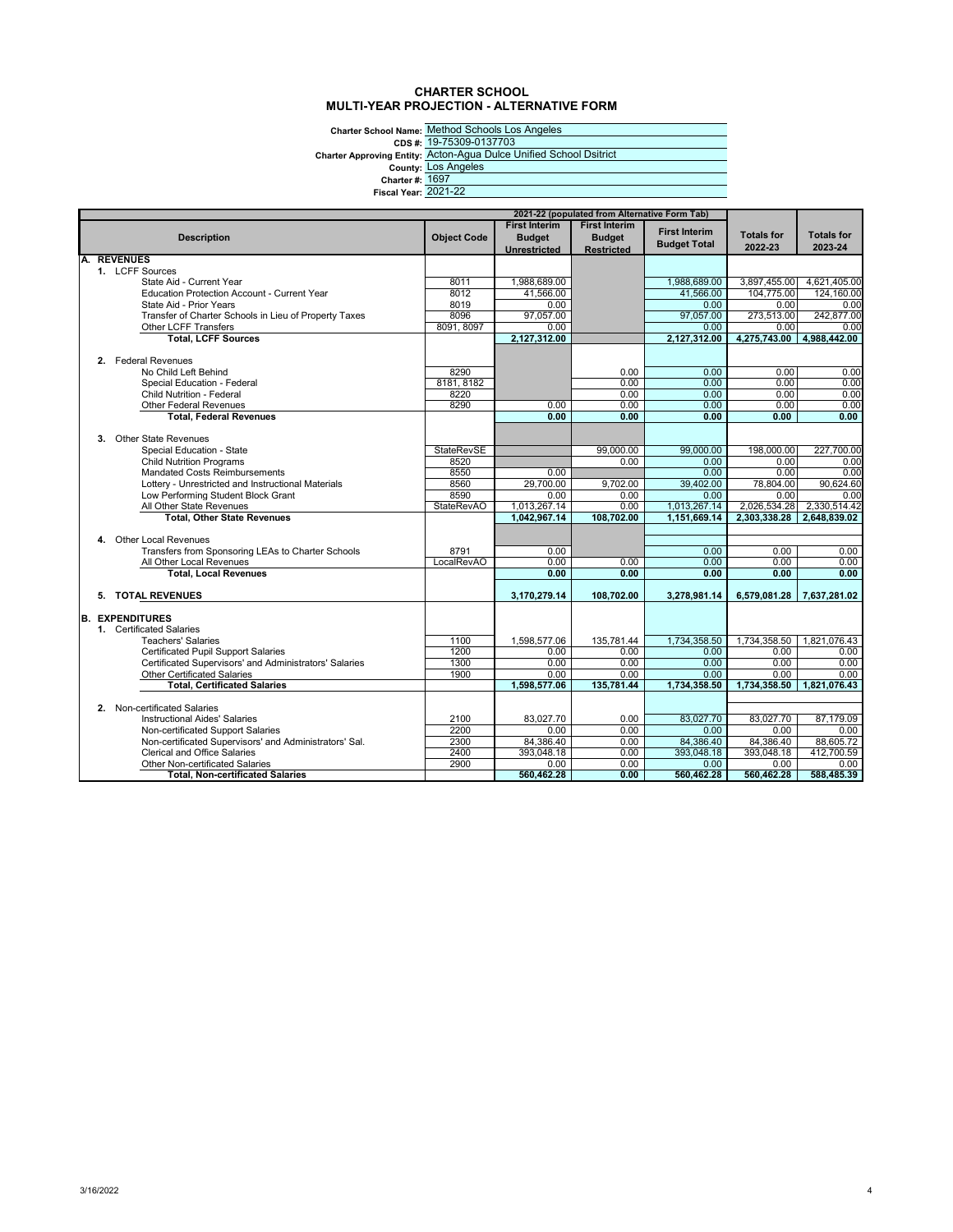|    | <b>Description</b>                                                                                 | <b>Object Code</b> | <b>First Interim</b><br><b>Budget</b><br>Unrestricted | <b>First Interim</b><br><b>Budget</b><br><b>Restricted</b> | <b>First Interim</b><br><b>Budget Total</b> | <b>Totals for</b><br>2022-23              | <b>Totals for</b><br>2023-24 |
|----|----------------------------------------------------------------------------------------------------|--------------------|-------------------------------------------------------|------------------------------------------------------------|---------------------------------------------|-------------------------------------------|------------------------------|
| 3. | <b>Employee Benefits</b>                                                                           |                    |                                                       |                                                            |                                             |                                           |                              |
|    | <b>STRS</b>                                                                                        | 3101-3102          | 0.00                                                  | 0.00                                                       | 0.00                                        | 0.00                                      | 0.00                         |
|    | <b>PERS</b>                                                                                        | 3201-3202          | 0.00                                                  | 0.00                                                       | 0.00                                        | 0.00                                      | 0.00                         |
|    | OASDI / Medicare / Alternative                                                                     | 3301-3302          | 161,720.62                                            | 11,829.75                                                  | 173,550.37                                  | 173,550.37                                | 182,227.89                   |
|    | Health and Welfare Benefits                                                                        | 3401-3402          | 314,610.53                                            | 17,189.47                                                  | 331.800.00                                  | 331,800.00                                | 348.390.00                   |
|    | Unemployment Insurance                                                                             | 3501-3502          | 24,483.29                                             | 3,285.01                                                   | 27,768.30                                   | 27,768.30                                 | 29,156.72                    |
|    | Workers' Compensation Insurance                                                                    | 3601-3602          | 31,874.55                                             | 2,155.11                                                   | 34,029.66                                   | 34,029.66                                 | 35,731.14                    |
|    | <b>Retiree Benefits</b>                                                                            | 3701-3702          | 0.00                                                  | 0.00                                                       | 0.00                                        | 0.00                                      | 0.00                         |
|    | PERS Reduction (for revenue limit funded schools)                                                  | 3801-3802          | 0.00                                                  | 0.00                                                       | 0.00                                        | 0.00                                      | 0.00                         |
|    | <b>Other Employee Benefits</b>                                                                     | 3901-3902          | 107,554.56                                            | 5,876.94                                                   | 113,431.50                                  | 113,431.50                                | 119,103.08                   |
|    | <b>Total, Employee Benefits</b>                                                                    |                    | 640,243.55                                            | 40,336.28                                                  | 680,579.83                                  | 680,579.83                                | 714,608.82                   |
|    |                                                                                                    |                    |                                                       |                                                            |                                             |                                           |                              |
|    | 4. Books and Supplies                                                                              | 4100               | 380,000.00                                            | 0.00                                                       |                                             | 342,000.00                                | 342,000.00                   |
|    | Approved Textbooks and Core Curricula Materials<br>Books and Other Reference Materials             | 4200               | 40.000.00                                             | 0.00                                                       | 380,000.00<br>40.000.00                     | 36.000.00                                 | 36,000.00                    |
|    | <b>Materials and Supplies</b>                                                                      | 4300               | 50,000.00                                             | 0.00                                                       | 50,000,00                                   | 45,000.00                                 | 45,000.00                    |
|    | Noncapitalized Equipment                                                                           | 4400               | 48,000.00                                             | 0.00                                                       | 48,000.00                                   | 43,200.00                                 | 43,200.00                    |
|    | Food                                                                                               | 4700               | 0.00                                                  | 0.00                                                       | 0.00                                        | 0.00                                      | 0.00                         |
|    | <b>Total, Books and Supplies</b>                                                                   |                    | 518,000.00                                            | 0.00                                                       | 518,000.00                                  | 466.200.00                                | 466.200.00                   |
|    |                                                                                                    |                    |                                                       |                                                            |                                             |                                           |                              |
|    | 5. Services and Other Operating Expenditures                                                       |                    |                                                       |                                                            |                                             |                                           |                              |
|    | Subagreeemnts for Services                                                                         | 5100               | 0.00                                                  | 0.00                                                       | 0.00                                        | 0.00                                      | 0.00                         |
|    | <b>Travel and Conferences</b>                                                                      | 5200               | 48,158.00                                             | 0.00                                                       | 48,158.00                                   | 43,342.20                                 | 43,342.20                    |
|    | Dues and Memberships                                                                               | 5300               | 8,000.00                                              | 0.00                                                       | 8,000.00                                    | 7,200.00                                  | 7,200.00                     |
|    | Insurance                                                                                          | 5400               | 16,000.00                                             | 0.00                                                       | 16,000.00                                   | 14,400.00                                 | 14,400.00                    |
|    | Operations and Housekeeping Services                                                               | 5500               | 6,400.00                                              | 0.00                                                       | 6,400.00                                    | 5,760.00                                  | 5,760.00                     |
|    | Rentals, Leases, Repairs, and Noncap. Improvements                                                 | 5600               | 166,400.00                                            | 0.00                                                       | 166,400.00                                  | 149,760.00                                | 149,760.00                   |
|    | Professional/Consulting Services and Operating Expend.                                             | 5800               | 481,745.26                                            | 0.00                                                       | 481,745.26                                  | 433,570.73                                | 433,570.73                   |
|    | Communications                                                                                     | 5900               | 38,000.00                                             | 0.00                                                       | 38,000.00                                   | 34,200.00                                 | 34,200.00                    |
|    | <b>Total, Services and Other Operating Expenditures</b>                                            |                    | 764,703.26                                            | 0.00                                                       | 764,703.26                                  | 688,232.93                                | 688,232.93                   |
|    |                                                                                                    |                    |                                                       |                                                            |                                             |                                           |                              |
|    | 6. Capital Outlay<br>(Objects 6100-6170, 6200-6500 for modified                                    |                    |                                                       |                                                            |                                             |                                           |                              |
|    | accrual basis only)                                                                                |                    |                                                       |                                                            |                                             |                                           |                              |
|    | Land and Land Improvements                                                                         | 6100-6170          | 0.00                                                  | 0.00                                                       | 0.00                                        | 0.00                                      | 0.00                         |
|    | Buildings and Improvements of Buildings                                                            | 6200               | 0.00                                                  | 0.00                                                       | 0.00                                        | 0.00                                      | 0.00                         |
|    | Books and Media for New School Libraries or Major                                                  |                    | 0.00                                                  | 0.00                                                       | 0.00                                        | 0.00                                      | 0.00                         |
|    | <b>Expansion of School Libraries</b>                                                               | 6300               | 0.00                                                  | 0.00                                                       | 0.00                                        | 0.00                                      | 0.00                         |
|    | Equipment                                                                                          | 6400               | 0.00                                                  | 0.00                                                       | 0.00                                        | 0.00                                      | 0.00                         |
|    | <b>Equipment Replacement</b>                                                                       | 6500               | 0.00                                                  | 0.00                                                       | 0.00                                        | 0.00                                      | 0.00                         |
|    | Depreciation Expense (for accrual basis only)                                                      | 6900               | 0.00                                                  | 0.00                                                       | 0.00                                        | 0.00                                      | 0.00                         |
|    | <b>Total, Capital Outlay</b>                                                                       |                    | 0.00                                                  | 0.00                                                       | 0.00                                        | 0.00                                      | 0.00                         |
|    |                                                                                                    |                    |                                                       |                                                            |                                             |                                           |                              |
|    | 7. Other Outgo                                                                                     |                    |                                                       |                                                            |                                             |                                           |                              |
|    | Tuition to Other Schools                                                                           | 7110-7143          | 0.00                                                  | 0.00                                                       | 0.00                                        | 0.00                                      | 0.00                         |
|    | Transfers of Pass-Through Revenues to Other LEAs                                                   | 7211-7213          | 0.00                                                  | 0.00                                                       | 0.00                                        | 0.00                                      | 0.00                         |
|    | Transfers of Apportionments to Other LEAs - Spec. Ed.                                              | 7221-7223SE        | 0.00                                                  | 0.00                                                       | 0.00                                        | 0.00                                      | 0.00                         |
|    | Transfers of Apportionments to Other LEAs - All Other                                              | 7221-7223AO        | 0.00                                                  | 0.00                                                       | 0.00                                        | 0.00                                      | 0.00                         |
|    | All Other Transfers                                                                                | 7280-7299          | 0.00                                                  | 0.00                                                       | 0.00                                        | 0.00                                      | 0.00                         |
|    | Debt Service:                                                                                      |                    |                                                       |                                                            |                                             |                                           |                              |
|    | Interest                                                                                           | 7438               | 0.00                                                  | 0.00                                                       | 0.00                                        | 0.00                                      | 0.00                         |
|    | Principal (for modified accrual basis only)                                                        | 7439               | 0.00                                                  | 0.00                                                       | 0.00                                        | 0.00                                      | 0.00                         |
|    | Total, Other Outgo                                                                                 |                    | 0.00                                                  | 0.00                                                       | 0.00                                        | 0.00                                      | 0.00                         |
|    | 8. TOTAL EXPENDITURES                                                                              |                    | 4,081,986.15                                          | 176,117.72                                                 | 4,258,103.87                                | 4.129.833.54                              | 4,278,603.57                 |
|    |                                                                                                    |                    |                                                       |                                                            |                                             |                                           |                              |
|    | C. EXCESS (DEFICIENCY) OF REVENUES OVER EXPEND.<br>BEFORE OTHER FINANCING SOURCES AND USES (A5-B8) |                    | (911, 707.01)                                         | (67, 415.72)                                               |                                             | $(979, 122.73)$ 2,449,247.74 3,358,677.45 |                              |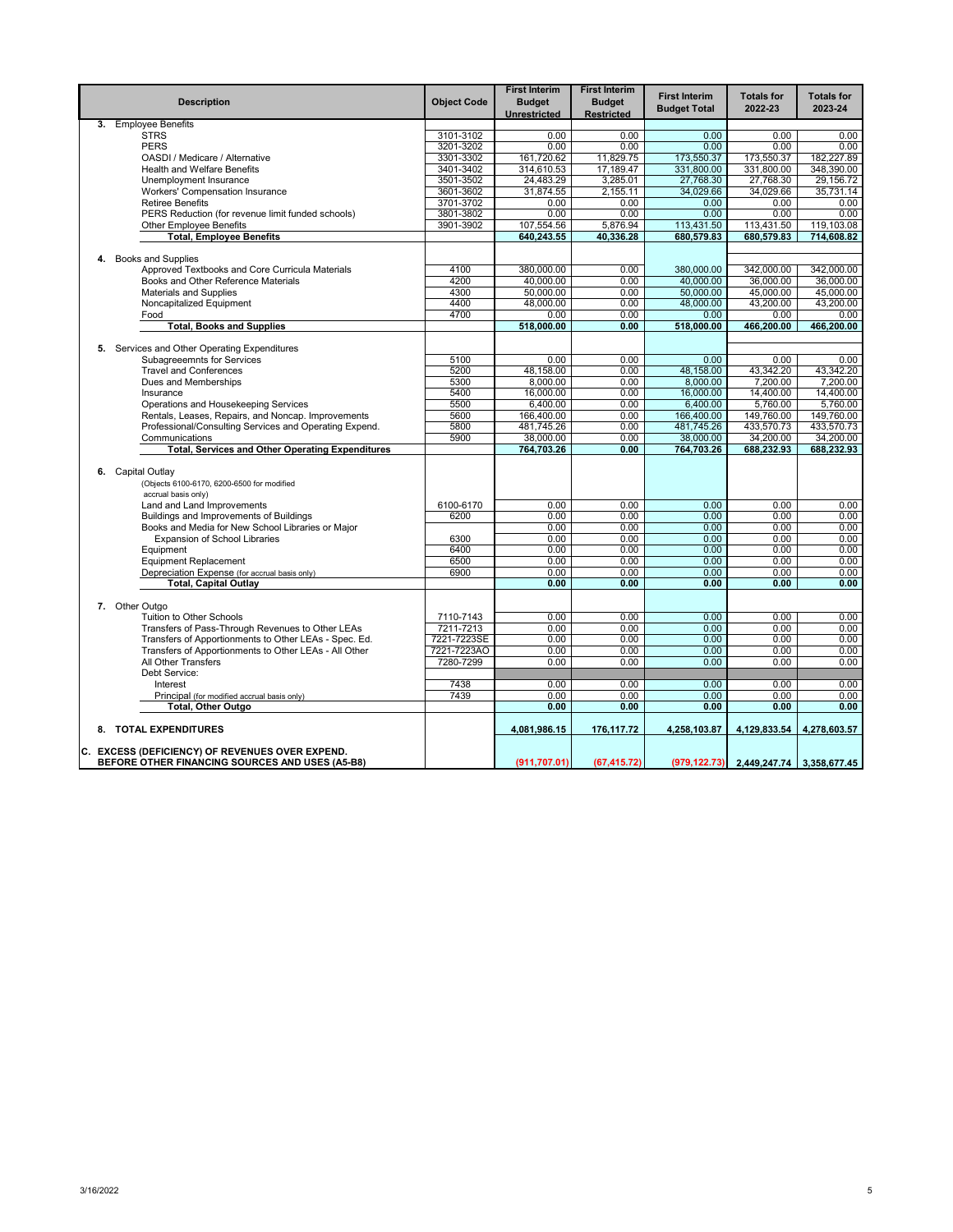|     | <b>Description</b>                                               | <b>Object Code</b> | <b>First Interim</b><br><b>Budget</b><br><b>Unrestricted</b> | <b>First Interim</b><br><b>Budget</b><br><b>Restricted</b> | <b>First Interim</b><br><b>Budget Total</b> | <b>Totals for</b><br>2022-23 | <b>Totals for</b><br>2023-24 |
|-----|------------------------------------------------------------------|--------------------|--------------------------------------------------------------|------------------------------------------------------------|---------------------------------------------|------------------------------|------------------------------|
| D.  | <b>OTHER FINANCING SOURCES / USES</b>                            |                    |                                                              |                                                            |                                             |                              |                              |
|     | Other Sources                                                    | 8930-8979          | 0.00                                                         | 0.00                                                       | 0.00                                        | 0.00                         | 0.00                         |
|     | Less: Other Uses                                                 | 7630-7699          | 0.00                                                         | 0.00                                                       | 0.00                                        | 0.00                         | 0.00                         |
|     | Contributions Between Unrestricted and Restricted Accounts<br>3. |                    |                                                              |                                                            |                                             |                              |                              |
|     | (must net to zero)                                               | 8980-8999          | (67, 415.72)                                                 | 67,415.72                                                  | 0.00                                        | 0.00                         | 0.00                         |
|     | TOTAL OTHER FINANCING SOURCES / USES<br>4.                       |                    | (67, 415.72)                                                 | 67,415.72                                                  | 0.00                                        | 0.00                         | 0.00                         |
| IE. | NET INCREASE (DECREASE) IN FUND BALANCE (C + D4)                 |                    | (979, 122.73)                                                | 0.00                                                       | (979, 122.73)                               | 2,449,247.74                 | 3,358,677.45                 |
| IF. | <b>FUND BALANCE, RESERVES</b>                                    |                    |                                                              |                                                            |                                             |                              |                              |
|     | <b>Beginning Fund Balance</b>                                    |                    | 0.00                                                         | 0.00                                                       |                                             |                              |                              |
|     | As of July 1<br>a.                                               | 9791               | 16,671,961.00                                                | 0.00                                                       | 16,671,961.00                               | 15,223,925.88                | ###########                  |
|     | Adjustments/Restatements to Beginning Balance<br>b.              | 9793, 9795         | 0.00                                                         | 0.00                                                       | 0.00                                        | 0.00                         | 0.00                         |
|     | Adjusted Beginning Balance<br>C.                                 |                    | 16,671,961.00                                                | 0.00                                                       | 16,671,961.00                               | 15,223,925.88                | ###########                  |
|     | Ending Fund Balance, Oct 31 (E + F.1.c.)<br>2.                   |                    | 15,692,838.27                                                | 0.00                                                       | 15.692.838.27                               | 17.673.173.62                |                              |
|     | Components of Ending Fund Balance:                               |                    |                                                              |                                                            |                                             |                              |                              |
|     | Reserve for Revolving Cash (equals object 9130)                  | 9711               | 0.00                                                         | 0.00                                                       | 0.00                                        | 0.00                         | 0.00                         |
|     | Reserve for Stores (equals object 9320)                          | 9712               | 0.00                                                         | 0.00                                                       | 0.00                                        | 0.00                         | 0.00                         |
|     | Reserve for Prepaid Expenditures (equals object 9330)            | 9713               | 0.00                                                         | 0.00                                                       | 0.00                                        | 0.00                         | 0.00                         |
|     | All Others                                                       | 9719               | 0.00                                                         | 0.00                                                       | 0.00                                        | 0.00                         | 0.00                         |
|     | <b>Legally Restricted Balance</b>                                | 9740               |                                                              | 0.00                                                       | 0.00                                        | 0.00                         | 0.00                         |
|     | Designated for Economic Uncertainties                            | 9770               | 425,000.00                                                   |                                                            | 425,000.00                                  | 425,000.00                   | 425,000.00                   |
|     | <b>Other Designations</b>                                        | 9775, 9780         | 0.00                                                         | 0.00                                                       | 0.00                                        | 0.00                         | 0.00                         |
|     | Net Investment in Capital Assests (Accrual Basis Only)           | 9796               | 0.00                                                         | 0.00                                                       | 0.00                                        | 0.00                         | 0.00                         |
|     | Undesignated / Unappropriated Amount                             | 9790               | 15,223,925.88                                                | 0.00                                                       | 15,223,925.88                               | 17,248,173.62                | <b>############</b> #        |